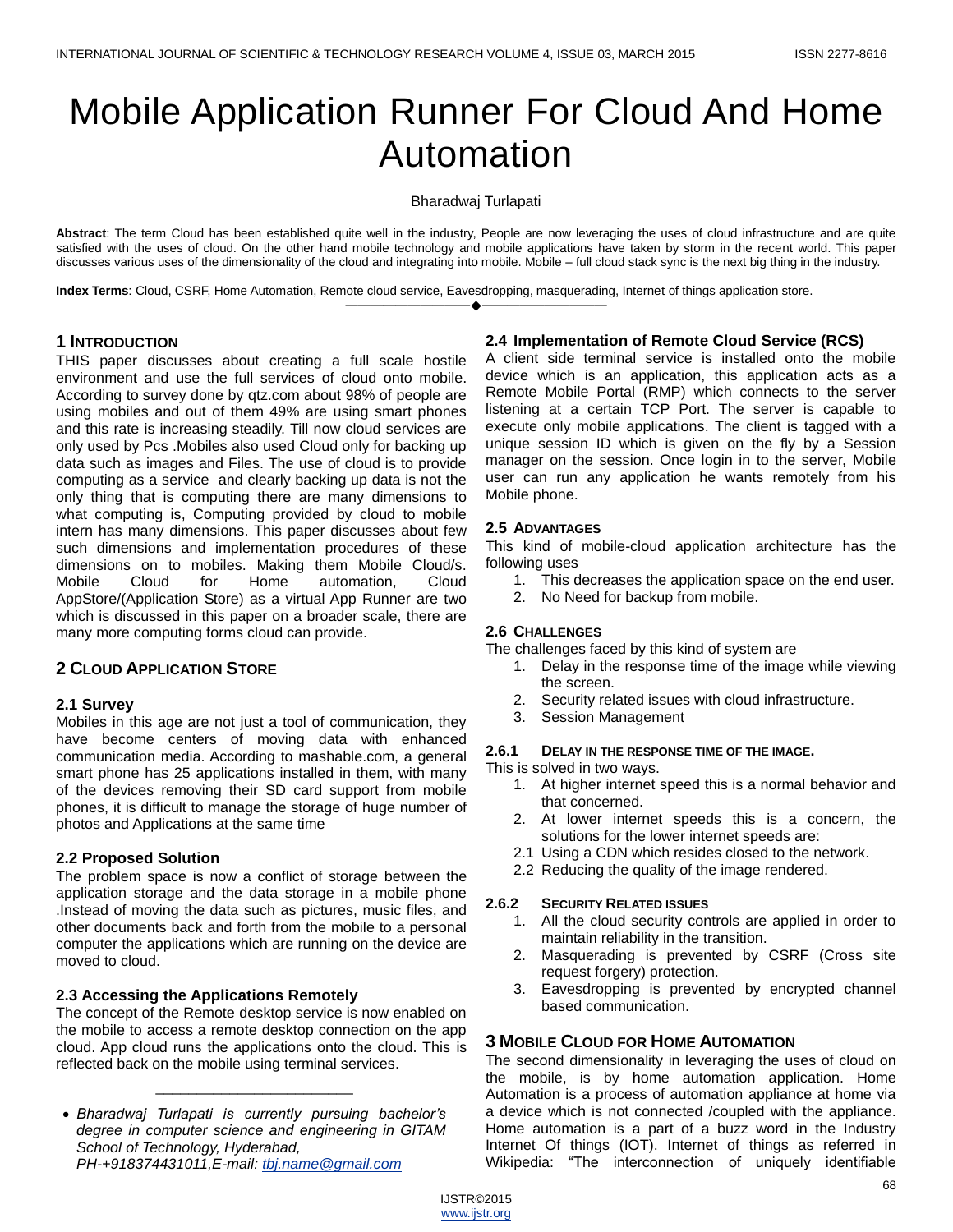embedded computing devices within existing internet infrastructure. '

# **3.1 IMPLEMENTATION**

The cloud application store is an application runner in the cloud and is used to run applications from a device. This device is called as the root node for Home automation. Once the application is launched it is internally connected to the mongo back end service provided by any MBASS (Mobile Backend as service). Mongo DB is a JSON like object which stores keys and value pairs. This internally then has key and value pairs which is then implemented as an electrical equipment and the status of the system.

## **3.2 EXAMPLE**

{

}

```
{―Light‖: ―TRUE‖},
{―Solar Heater‖: ―TRUE‖},
```
{"Alarm": "FALSE"}

# **3.3 WORKING**

At the first instance the application reads the mongo db stored in the cloud and get the settings of the home. Then the user is allowed to edit the setting using a form And set the status of devices at his/her home. Once the settings are set the changes are made in the DB. Once the changes are made. The router has a default configuration of that database and is given only read permissions, so as to avoid potential hacking. The router reads the configuration and then sets the status of the home thus achieving home automation.

# **4 SURVEY**

#### **4.1 Cloud in general**

According to a survey one in three internet users in the present day who are under the age limit of 12 and people who are older engaged in cloud computing in 2014.Internet users especially below 25 embrace this internet facility, which allows data storage and retrieval services from cloud. 35 percent of internet users are already embracing the facility of cloud computing in pcs. Internet users under the age of 45 more often use the cloud services than any other age group 38% men and 32% women use cloud services.

## **4.2 Cloud for Data Storage**

About 90% of the internet users are leveraging the cloud for photo storage. The cloud is also frequently used to upload and download text files, spread sheets and presentations. 64% percent of the internet users use cloud for purposes like Music, videos or e-books and uploaded and the usage is less compared to others.

#### **4.3 Cloud for Application storage**

Application storage is a name that is given to B-C apps. Examples of this are google play store and apple app store

#### **4.3.1 Statistics of google play store**

The total number of applications in google play store are: 1,300,000

#### **4.3.2 Statistics of Apple app store**

The total number of applications in Apple app store are: 1,200,000

#### **4.3.3 Statistics of Windows Phone store**

The total number of applications in Windows Phone store are: 300,000

#### **4.3.4 Statistics of Amazon App store**

The total number of applications in Amazon App store are: 240,000

#### **4.3.5 Statistics of BlackBerry World**

The total number of applications in BlackBerry World are: 130,000